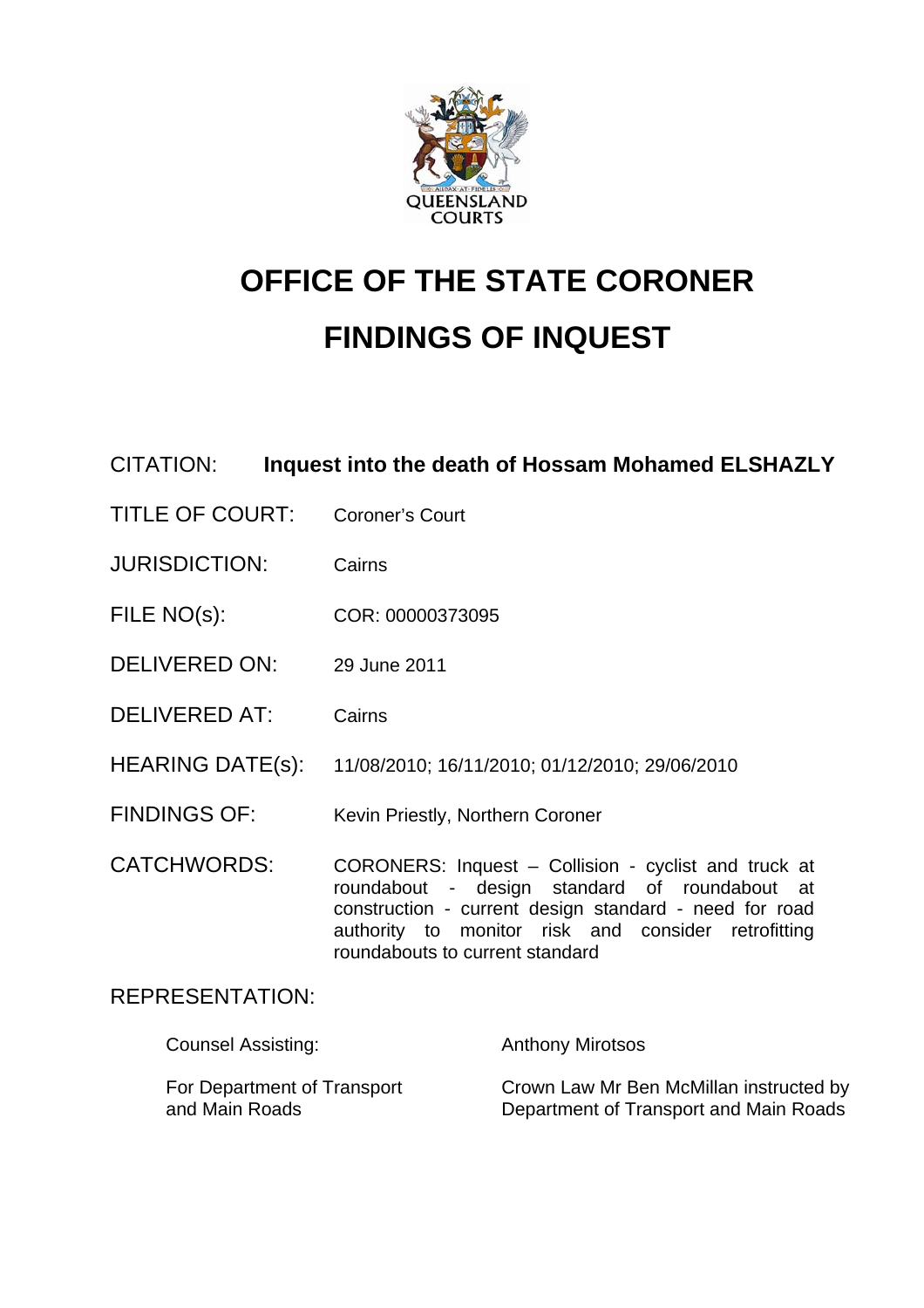Mr Hossam Elshazly was 38 years of age and resided at 12 Savaii Close, Palm Cove, a suburb north of Cairns in an area known as Northern Beaches. He was employed at Cairns Base Hospital as a Renal Physician. Mr Elshazly was also an avid cyclist, regularly cycling from his home onto and along the Captain Cook Highway.

At about 7.15am on Saturday 17 January 2009 Mr Elshalzy was riding his Bontrager Trek bicycle in a southerly direction on the Captain Cook Highway, approaching the roundabout at the intersection with Trinity Beach Road. At the same time, Mr Glenn Wilkins was driving his loaded Nissan UD tip truck towing a trailer in a southerly direction in the left hand lane of the Captain Cook Highway, approaching the same roundabout.

On entry into the roundabout, Mr Elshazly and the truck came into contact. Mr Elshazly fell from his bicycle and wheels of the trailer passed over him. He suffered severe injuries and died at the scene.

## **Post Mortem Examination**

On 19 January 2009 Dr Paull Botterill, Forensic Pathologist, conducted an autopsy, limited to external examination, concluding that death was consistent with multiple injuries due to motor vehicle – bicycle collision (rider).

Dr Botterill reported:

"In plain terms, limited post mortem examination showed deformity and x-ray changes consistent with broken skull, facial bones, multiple ribs, pelvis, both arms and the left forearm, with grazes over much of the front of the body, blood in the right side of the chest and possible bleeding within the bladder.

In my opinion, at the time of limited examination, the cause of death was probably multiple injuries but the possible contribution of alcohol &/or other drug toxicity was unable to excluded at that time, and the restricted extent of examination meant that otherwise unidentified natural pathology which may have contributed to the circumstances leading to the collision were impossible to exclude.

Further investigations were performed. Testing of fluids for drugs and poisons, including alcohol, was negative."

I have carefully reviewed the autopsy report and accept the findings and opinions of Dr Botterill.

## **Issues for Consideration**

S.45 of the Coroners Act 2003 requires me to make findings at the conclusion of the investigation about the following matters:

- (a) who the deceased person is;
- (b) how the person died;
- (c) when the person died;
- (d) where the person died; and
- (e) what caused the person to die.

While the evidence is sufficient to enable me to make findings about each of these matters, the element as to how Mr Elshazly died requires further consideration. To progress my findings about how he died, a better understanding of the location is required. I will then consider the findings of the Forensic Crash Unit's investigation.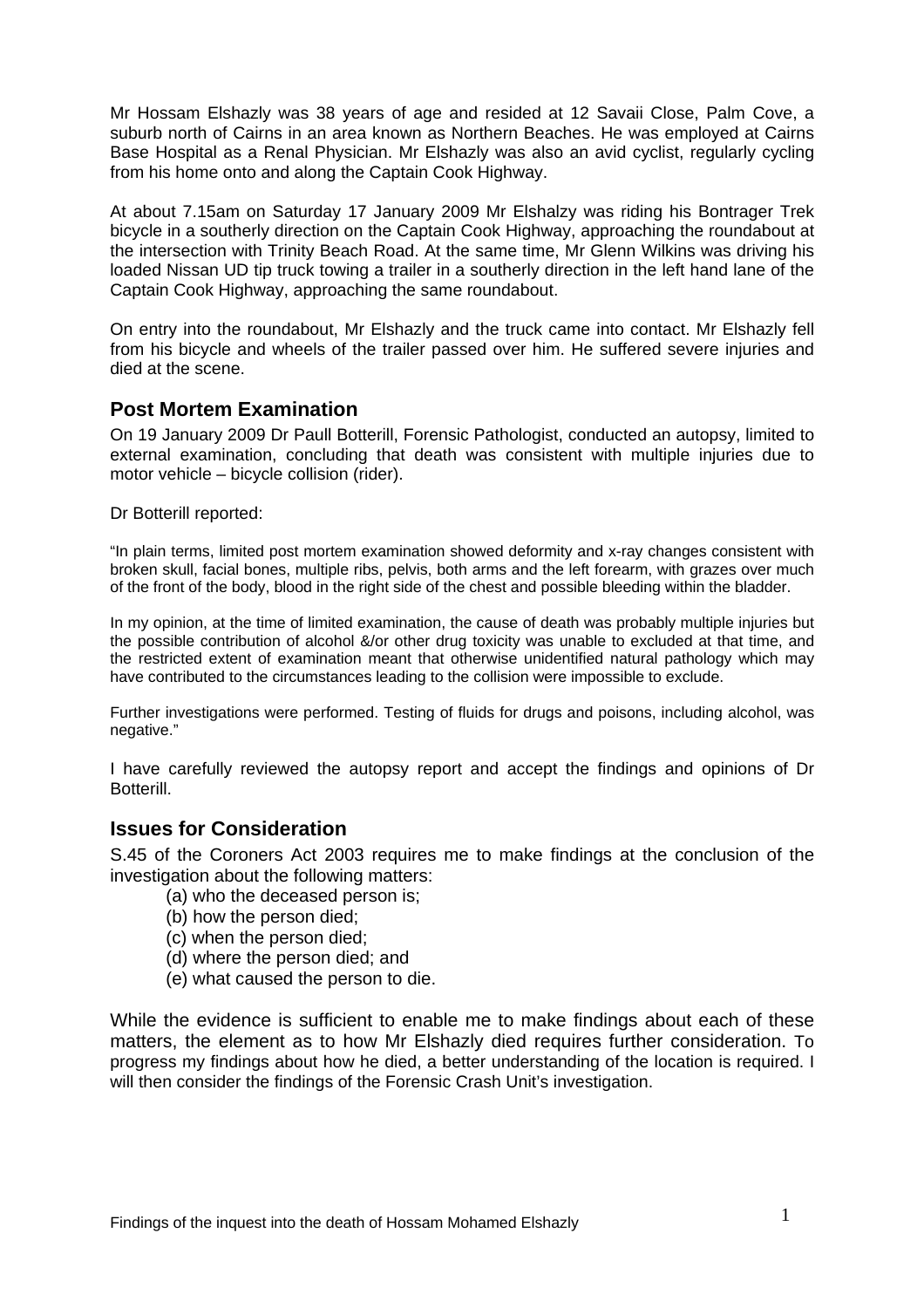## **The Location**

The Captain Cook Highway is a major highway linking Cairns to the south of the scene with Mossman to the north. It also serves as the major link for commuter traffic from the Northern Beaches to and from Cairns. Captain Cook Highway comprises four marked traffic lanes, two in each direction separated by a grassed median strip. Trinity Beach Road runs off the roundabout in an easterly direction and comprises two marked traffic lanes providing access to the suburb of Trinity Beach. The roundabout is large with a gardened void in the middle.

There is a sealed shoulder on the eastern side of the southbound lanes of the highway marked with a single unbroken white line. There were no markings on the lane to suggest that it was a bicycle lane. It was 2.3 metres wide just to the north of the roundabout (21.2 metres from the point of contact) and narrowed considerably on the approach and entry to the roundabout. It measured .32 metre nearest the point of contact. On entry to the roundabout there was a concrete kerb on the eastern side of the southbound lanes. This kerb measured 12 cm in height. These aspects of the scene are clearly depicted in photograph 1 in the Appendix.

At hearing, Mr Ringer, Department of Main Roads Traffic Engineer gave evidence that there were 18,000 vehicle movements per day on this section of the Highway.

## **The Forensic Crash Unit Investigation**

Forensic Crash Unit Investigator Sgt Steve Webb conducted the scene investigation and reported as follows:

"I observed scratch and gouge marks on the road surface. These were situated .8 of a metre from the kerb on the left southbound lane. These marks indicated to me the point where the bicycle went under the wheels of the dog trailer of Unit 1. They were left by parts of the bicycle such as the crankset and other heavy metal parts as it came into contact with the road whilst being crushed by the trailer.

I observed the body of the deceased lying on his back on the roadway some 4.2 metres south from the point of impact. His head was facing in a south westerly direction and his feet were pointing toward the kerb. It was apparent to me that he had sustained massive injuries and had died instantly. I observed that he was wearing a bicycle suit and a helmet.

I observed a bicycle lying on the roadway. This cycle was located 4.6 metres south of the point of impact and closer to the kerb than the body. The bicycle appeared to be of carbon fibre construction and I could see that it had sustained massive impact damage as a result of the collision and was destroyed. I could not make a comment as to what gear the cycle was in at the time of the collision due to the damage apart from the fact that the chain was situated on the 5th cog on the rear wheel.

I could find no tyre marks on the road surface that may have been attributed to this incident."

Photographs were taken at the direction of Sgt Webb. A photograph from his report depicting the narrowing of the road shoulder on entry to the roundabout is shown in the Appendix.

There were no potholes or debris that might have contributed to the incident. Sgt. Webb noticed that the white fog line adjacent to entry to the roundabout was faded due to a large volume of traffic passing over it.

Sgt Webb also inspected the truck at the scene. He found no signs of markings or damage that might be attributed to contact between the bicycle and truck. The windscreen of the truck was clean and visibility from the cabin was good. All mirrors were present and serviceable. The truck was later subjected to a mechanical inspection and although a number of deficiencies were found, none of those directly contributed to the cause of the incident.

Findings of the inquest into the death of Hossam Mohamed Elshazly  $2$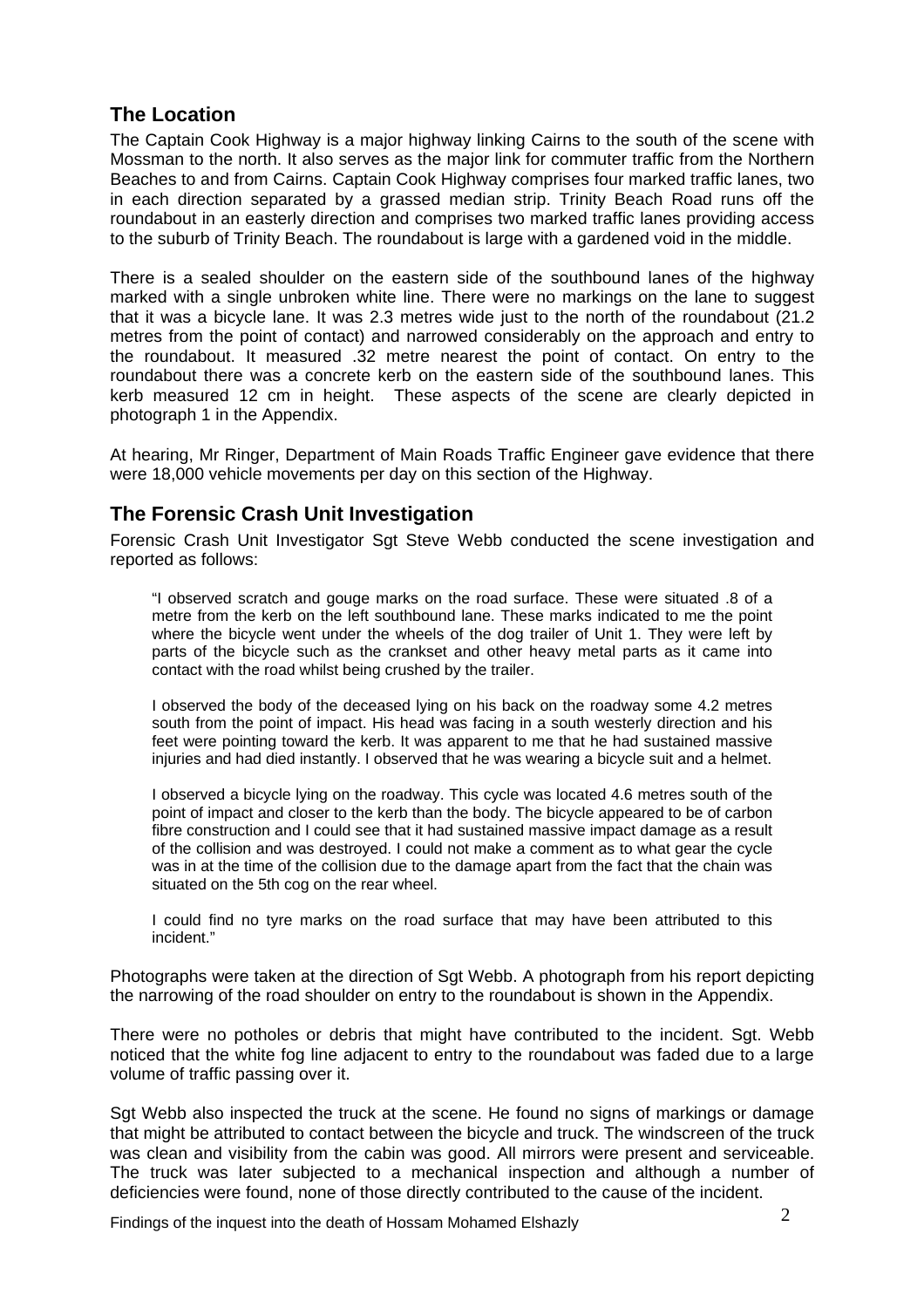Sgt Webb saw that the bicycle sustained substantial crush damage.

While at the scene, Sgt Webb and Michael Ringer, Senior Traffic Engineer from the Department of Main Roads, watched traffic approaching and entering the roundabout, including heavy vehicles similar to that involved in this incident. Sgt Webb reports that the vast majority of these vehicles rear wheels or trailers crossed over the white fog line associated with the eastern side of the roundabout entrance.

Mr Wilkins, the truck driver, was interviewed at the scene. He reported departing Wangetti Beach about 6.50am headed to Woree, south of Cairns. He said he overtook the cyclist about 50m before the Trinity Beach roundabout and slowed. On entering the roundabout, he felt a jolt on his left side and looked into his side mirror. He saw a cyclist on the road and stopped. Others had already called an ambulance.

Following about 4-5 car lengths behind Mr Wilkins was Dr Kristin Sopa, a medical practitioner and regular cyclist in the area. She reported seeing the front of the truck pass the cyclist just prior to the cement kerbing near entry to the roundabout. She thought the cyclist appeared to be aware of the truck beside him as he had stopped pedalling. Ms Sopa said the truck and cyclist entered the roundabout entrance together. The front of the truck was past the cyclist at this time. Ms Sopa did not believe that the truck did anything dangerous, they were both too close. She saw the cyclist go down and the back of the trailer pass over him. Ms Sopa immediately stopped and went to the assistance of the cyclist. She found he was deceased and there was no hope of reviving him.

From a cyclist's perspective, Ms Sopa offered the opinion that there was 'no room' for a cyclist on the roundabout. The kerb is extremely tight. The gap between the kerb and white line would not fit a cyclist unlike the other roundabouts at Kewarra, Trinity Park and Campus Shopping Village.

No enforcement or criminal prosecution was commenced against Mr Wilkins. Sgt Webb concluded that the considerable narrowing of the shoulder at the entry to the roundabout greatly contributed to the cause of this incident. In Sgt Webb's opinion, if the shoulder had been maintained at the correct width throughout entry to the roundabout, this incident may not have occurred.

## **Conclusion**

Ms Sopa was in the best position to see and appreciate the dynamics involved in the moments before and during contact between Mr Elshazly and the truck. While the front of the truck had passed Mr Elshazly some 50m before entry to the roundabout, he remained in close proximity and was aware of the presence of the truck. However, on approach to the roundabout, the shoulder narrowed considerably. Further, Mr Wilkins attention was likely focussed on traffic to his right, either through traffic continuing north on the Captain Cook Highway or traffic coming from the south and turning across his path into Trinity Beach Road. On entry to the roundabout, Mr Elshazly came into contact with the truck, lost his balance and fell to the road. The wheels of the trailer then passed over him.

There was no dangerous action on the part of either Mr Elshazly or Mr Wilkins. The contact between Mr Elshazly and the truck was due to the very confined space through which they each sought to travel. Mr Elshazly may not have appreciated that the truck was towing a trailer. This may have exacerbated the lack of space due to the tendency of a trailer to track inside the turning arc of the towing vehicle. Mr Wilkins may not have appreciated the proximity and location of Mr Elshazly during the manoeuvre.

## **Findings required by s.45.**

In light of the above evidence, I make the following findings:

Findings of the inquest into the death of Hossam Mohamed Elshazly **3**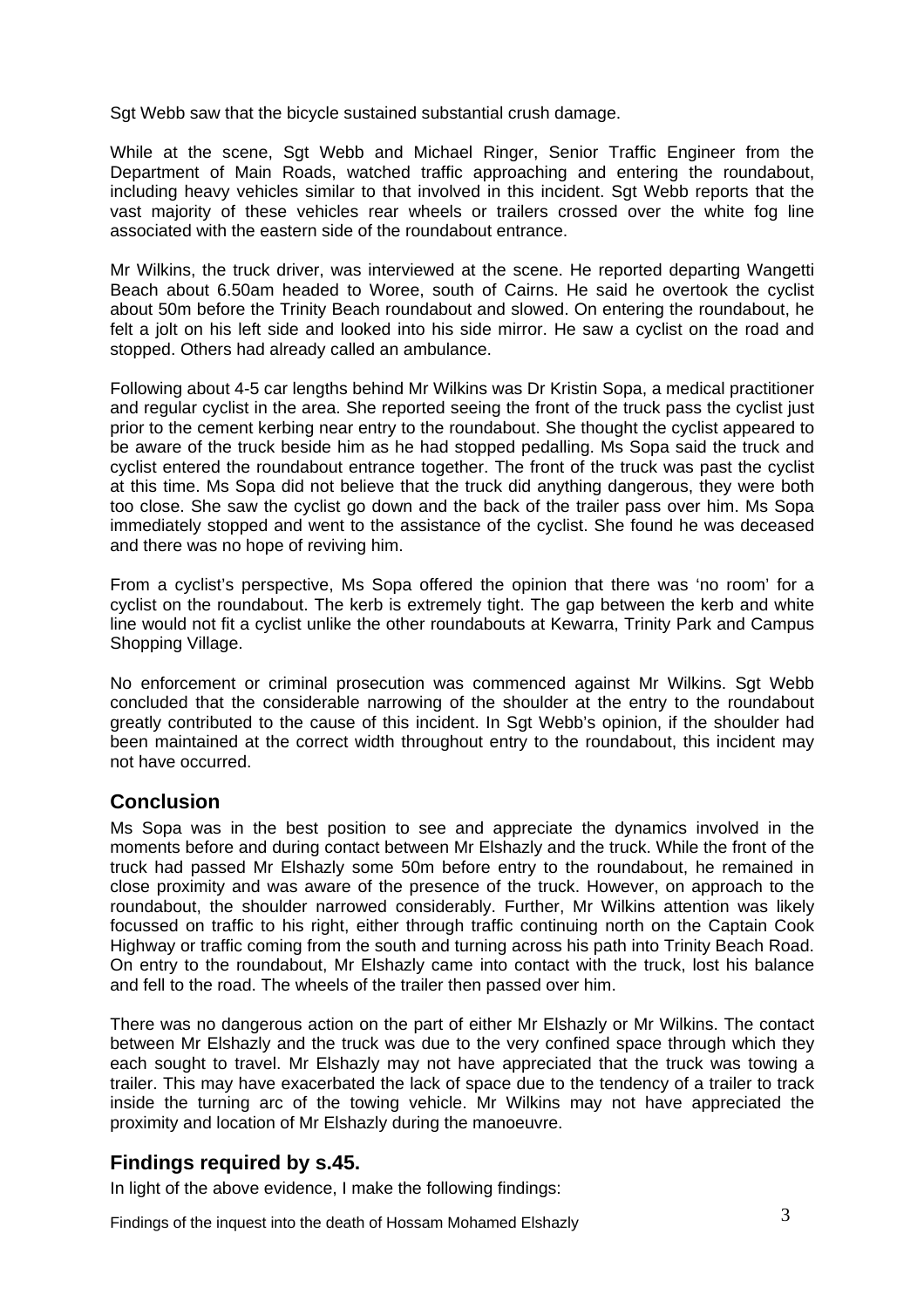#### **Identity of deceased:** Hossam Mohamed Elshazly

**Place of death**: Roundabout at the intersection of the Captain Cook Highway and Trinity Beach Road, Trinity Beach near Cairns.

#### **Date of death:** 17 January 2009

**Cause of death:** Multiple injuries due to motor vehicle & bicycle collision (rider).

**How he died:** Mr Elshazly and a heavy vehicle towing a trailer entered the Trinity Beach roundabout directly adjacent to each other, heading in the same direction. The narrow confines of the entry to the roundabout brought them to come into contact and resulted in Mr Elshazly falling from his bicycle. The wheels of the trailer passed over him causing his death.

## *Comments and Recommendations*

An objective of the Coroners Act is to help prevent death from similar causes happening in the future by allowing coroners at inquests to comment on matters connected with death including matters related to public health and safety (see sections 3(d) and 46(1)).

The circumstances of the death of Mr Elshazly raise an issue of public health and safety, namely how the road authority monitors changes in design standards that impact on the safety of cyclists and decide when to retrofit existing infrastructure to comply with current standards.

To this end, I consider in detail the evolution of the design standards relevant to the interaction of cyclists and motorists on roundabouts and the approach that the Department of Main Roads took to the application of those standards to this roundabout.

## **Design and Construction History of the Roundabout**

The Department of Main Roads (now Department of Transport and Main Roads but for convenience referred to as DMR) provided a number of reports about the history of the design and construction of this roundabout.

The roundabout is situated on a highway under the control of DMR and was designed in 1989 in accordance with the Principals of Intersection Design, as stipulated by Austroads in the Guide to Traffic Engineering Practice, Part 5 – Intersections at Grade, published in 1988; and Roundabouts – A Design Guide published in 1986 ('the 1986 standard').

Construction was completed in 1991. An asphalt overlay was completed at the roundabout in 2003. From construction until this incident in January 2009, there was no structural or design change to the roundabout, its entrances and exits.

At section 5.2, the 1986 standard addressed cyclist safety as a consideration in the design of roundabouts in the following terms:

"In most circumstances, roundabouts provide satisfactorily for cyclists, although it has been found that multi-lane roundabouts are more stressful to cyclists than single-lane roundabouts owing to the greater chance of conflicts between vehicles and cyclists. Although little reported information is available on the safety of cyclists at roundabouts, the Victorian Country Roads Board study showed an overall reduction of 45 percent in the casualty accidents per year involving cyclists after roundabouts were installed. This is encouraging, although not statistically significant. It has been found that generally, cyclists use roundabouts in a similar way to motor vehicles. Special provisions for cyclists are not normally required."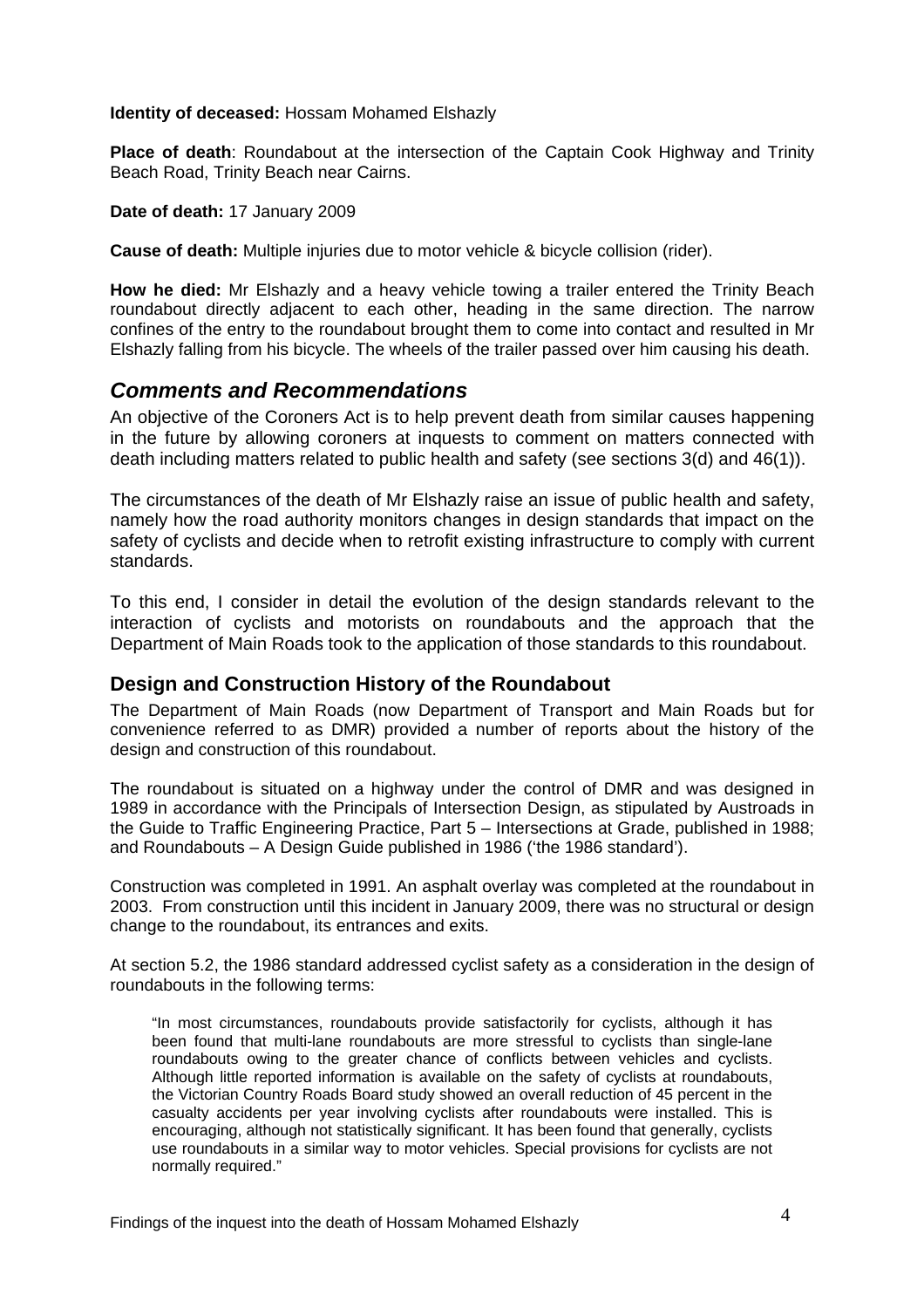Accordingly, in the design of this roundabout, no special provision was made for cyclists. Although this view was to dramatically change, there was a considerable passage of time before a serious rethink and action in the form of a new standard.

In 1999, and on publication of the second edition of the Austroads 'Guide to Traffic Engineering Practice – Part 14 Bicycles' (the 1999 standard), cyclists at roundabouts was considered a subject 'deserving of special consideration'<sup>[1](#page-5-0)</sup>. This new standard commences its consideration of roundabouts with the following statement:

"Roundabouts are a form of intersection treatment adopted extensively during the 1980's on both local and arterial roads due to the benefit of both a relatively low crash rate and of less severe crashes for motor vehicles than other types of intersections. They are an important device used by traffic engineers to physically control traffic behaviour and to combat road trauma and improve amenity in residential areas. However, various studies have indicated that roundabouts, particularly those which have more than one lane in the circulating roadway, are markedly less safe for cyclists than for other road users."

The new standard then refers to numerous studies identifying safety concerns for cyclists. Importantly, in the context of this fatality, the standard identifies seven broad groups of cyclists for which planners and engineers should cater. These are:

- Primary school children;
- Secondary school children;
- Recreational cyclists;
- Commuter cyclists;
- Utility cyclists;
- Touring cyclists; and
- Sports cyclist in training.

The publication notes that sporting cyclists travel long distances on arterial roads; their primary requirements are a smooth even surface and enough space to operate safely; and off-road paths are generally not suitable for this group to train on because of the high speeds and potential conflict with other path users.

The last design consideration seems applicable in this setting. There is a serious issue about the suitability of the shared cyclist/pedestrian path adjacent to the Captain Cook Highway at this roundabout for use of sporting cyclists.

The standard also notes the various treatment options to mitigate risk and then addresses what type of roundabouts require special consideration. These roundabouts include those where:

- The cumulative, approach traffic volume, exceeds 10,000 vehicles per day;
- Multi lane roundabouts occur, and certainly where vehicle speeds exceed 50kph through the roundabout; or
- The central roundabout island diameter exceeds 25m.

While satisfaction of only one criterion is sufficient, all three are satisfied in this instance. The standard provides for what is considered 'appropriate treatment' and details the provision of a path for cyclists that is separated from the highway.

The key development is separation of cyclists and motorists at roundabouts. The manner of separation depends on the nature and setting of the roundabout.

In 2004 the NSW Road Traffic Authority published the NSW Bicycle Guidelines to assist in the design and construction of bicycle transport facilities. It offers suggestions about treatment of roundabouts in different settings. Figure 7.9 from that publication is depicted in

 $\overline{a}$ 

<sup>&</sup>lt;sup>1</sup> Section 5.5.2.1 at page 63

<span id="page-5-0"></span>Example 1.5.2.1 at page 65<br>Findings of the inquest into the death of Hossam Mohamed Elshazly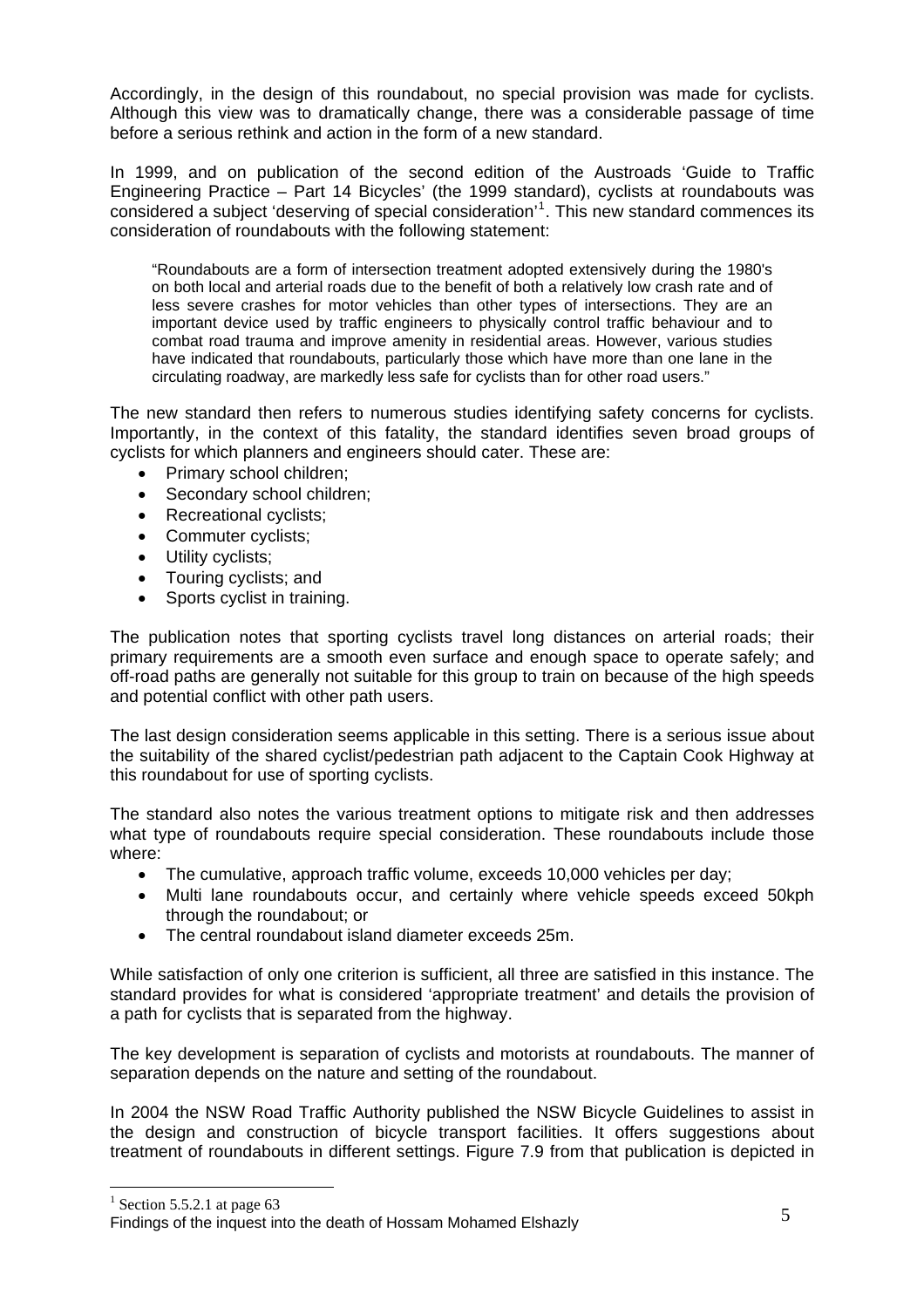the appendix and shows the use of a wide bicycle shoulder lane, painted green, to separate cyclists from vehicular traffic. This form of treatment is suggested for a single lane roundabout to provide some physical separation of cyclists and motorists. The dimensions on figure 7.9 contemplate a cyclist's lane width on approach of 1.25m, during circulation of 1.25 -1.5 from the kerb, and on departing of 1.5m.

On 24 September 2007, the Acting Executive Director (Planning, Design and Operations), DMR issued a memorandum to all District Directors providing guidance on design criteria relevant to cyclists and intersections. It states that the Road Planning and Design Manual is the primary technical reference, to be supplemented by the following (in order of priority):

- Austroads Guide to Traffic Engineering Practice Part 14: Bicycles;
- Qld Transport Cycle Notes; and
- NSW Bicycle Guidelines.

The memo had a number of attachments. Attachment 3 is headed 'Intersection Treatments for Cycling', and reads:

"District Business Units associated with planning, development control, operations, construction and maintenance are asked to ensure the measures in Table 1 are applied as part of all new roads and major upgrades. For existing roads, the table is proposed as a reference and where ever practical, the approaches should be applied to the greatest extent possible."

This reference contemplates application of the guideline in the event of a major upgrade. No attempt is made to address and suggest a method of assessing the relative safety risk between the as constructed state of a road and the current standard. Nor is any attempt made to set out criteria by which any assessed safety risk might be used as a basis for deciding to retrofit to a current standard outside of a 'major upgrade'.

Attachment 3 then tabulates the preferred treatments, including for roundabouts with greater then 3000 vehicle movements per day and a speed limit of greater then 50kph by stating:

"Single and dual lane roundabouts can be marked with bike lanes around the circulating lane, but take measures to slow entering traffic. Splitter islands or similar dividers between the bike and other traffic lanes on the entries will assist, as will proper deflection."

Reference is then made to the NSW Bicycle Guidelines, stating:

".. this bike lane marking approach can be used on single and dual lane roundabouts but it is not suitable for very large diameter, high speed roundabouts."

In 2009, Austroads published the Guide to Road Design Part 4B: Roundabouts. In the introduction at section 5.1 it notes:

"A number of studies have shown that roundabouts increase the risk of crashes for cyclists and this fact needs to be taken into account when considering the adoption of a roundabout treatment at an intersection. Cyclists are involved as circulating vehicles in a high percentage of entering/ circulating vehicle crashes and this is likely to relate to entry speeds and motor vehicle drivers scanning behaviour on the approaches."

It acknowledges that studies indicate a separated cycle path, located outside the circulating carriageway, is the safest design when there are high vehicle flows<sup>[2](#page-6-0)</sup>. It also acknowledges the need to cater for different types of cyclists at roundabouts, referring to earlier published standards.

<span id="page-6-0"></span>Findings of the inquest into the death of Hossam Mohamed Elshazly  $6\,$  $\frac{2}{2}$  p.50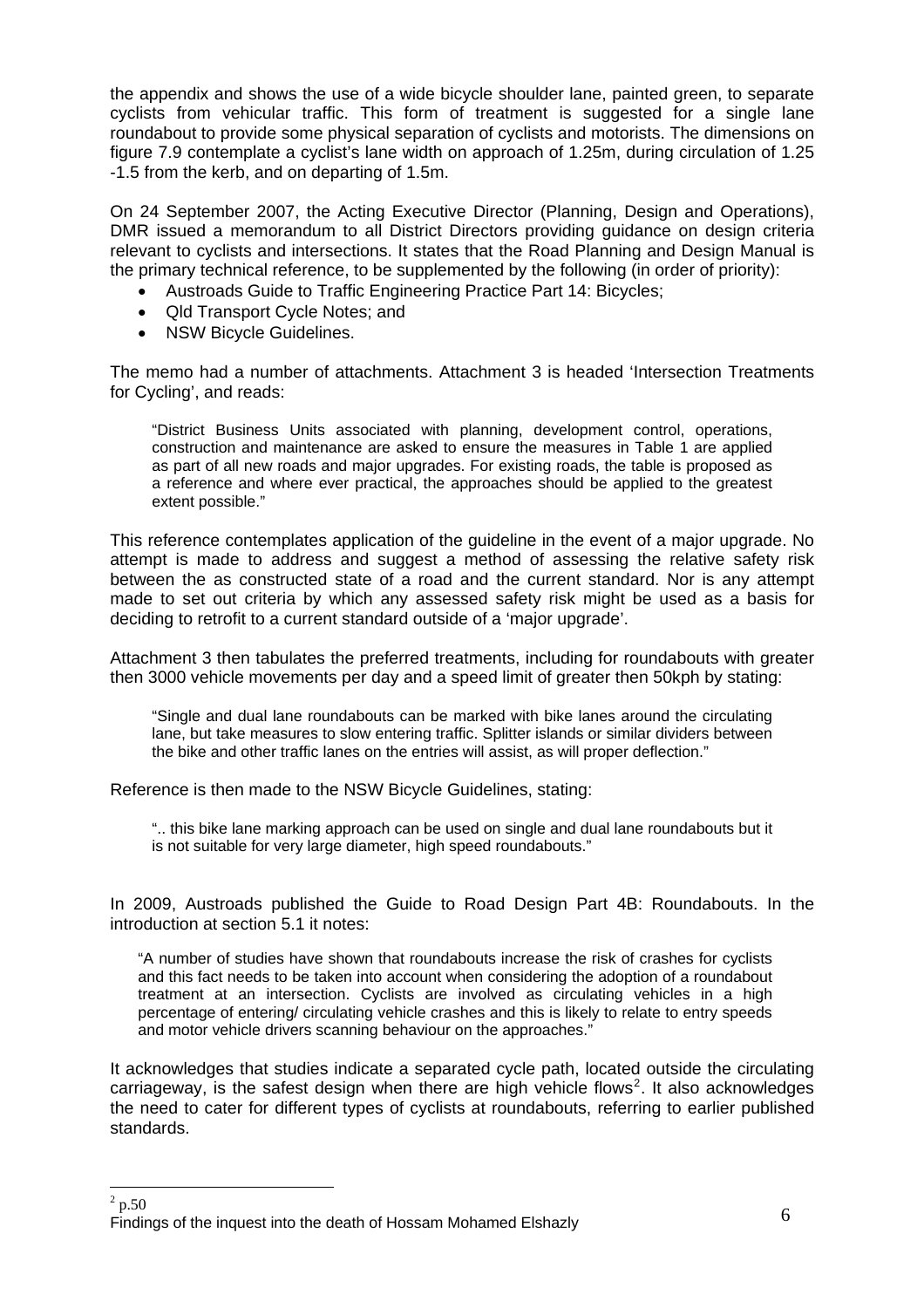The publication notes $3$ :

"At small single-lane roundabouts on local streets where the geometry encourages very low approach speeds (e.g. 20 km/h) cyclists should be able to safely share the road with general traffic.

At larger single-lane or multi-lane roundabouts where speeds are higher, consideration should be given to treatments that assist young or inexperienced cyclists as well as commuter cyclists, namely:

- an off-road bicycle path around the roundabout with uncontrolled cyclist/pedestrian movement across each approach leg – there is some evidence to suggest that this is the safest design, at least where traffic flows are high
- an on-road bicycle lane to improve drivers' awareness of the possible presence of cyclists and to provide some separation for cyclists from motor vehicles within the roundabout."

Under the heading '5.3.3 Bicycle Lanes at Single Lane Roundabouts' and subheading '*Collector road or arterial road with physical separation of bicycle lanes*', the publication advises:

"Where bicycle routes pass through single-lane roundabouts that have relatively high traffic volumes and moderate speeds, a marked bicycle lane may be provided within the roundabout as shown in Figure 5.3. The circulating bicycle lane should have a contrasting surface that provides cyclists with separate space and comfort but no special priority. However, advance warning signs, a contrasting surface and bicycle pavement logos should be provided to ensure that the facility is highly visible and warns motorists of the likely presence of cyclists. Cyclists passing straight through the roundabout or turning left will remain in the bicycle lane. Cyclists may turn right with general traffic or undertake a hook turn from the left side of the exit. As the islands separating cyclists from motor vehicles are narrow in this treatment it is most important that they are provided with a high standard of delineation (e.g. narrow retro-reflective signs on all noses facing traffic approaching the roundabout and departing from the roundabout)."

Under the subheading *'Collector road or arterial road with no physical separation of bicycle lanes'*, the publications states:

"The treatment shown in Figure 5.4 has been adopted and implemented by some road authorities. It provides a bicycle lane on the roundabout approaches and departures without any physical separation. It is known that many motorists will cut across the bicycle lane on the entry and exit curves when no cyclists are present. For this reason, the maximum entry path radius criteria in Section 4.5.5 should be applied by assuming drivers will cut across the bicycle lane (i.e. Step 3 in Figure 4.6 will involve drawing a line 1.5 m from the kerbed left edge of the bicycle lane).

There is some concern that this treatment may lead to conflict between heavy vehicles and bicycles where the route carries a relatively high volume of both freight vehicles and cyclists. It is therefore suggested that the entries of these treatments should be designed so that the swept paths of entering design vehicles do not have to encroach into the bicycle lane. However, where a site has low volumes of both trucks and bicycles, encroachment may be allowed if necessary to achieve the maximum entry radius criteria in Section 4.5.5."

I pause to make a few observations. The publication acknowledges the absence of physical barriers separating motorists and cyclists introduces an element of risk from motorists cutting across the bicycle lane. It also acknowledges the risk of conflict with heavy vehicles and treatment options for addressing this prospect. The emphasis is on separation of cyclists and motorists aided by clear delineation and designation of bicycle paths.

<span id="page-7-0"></span>Findings of the inquest into the death of Hossam Mohamed Elshazly **T** and the inquest into the death of Hossam Mohamed Elshazly  $\frac{1}{3}$  p.50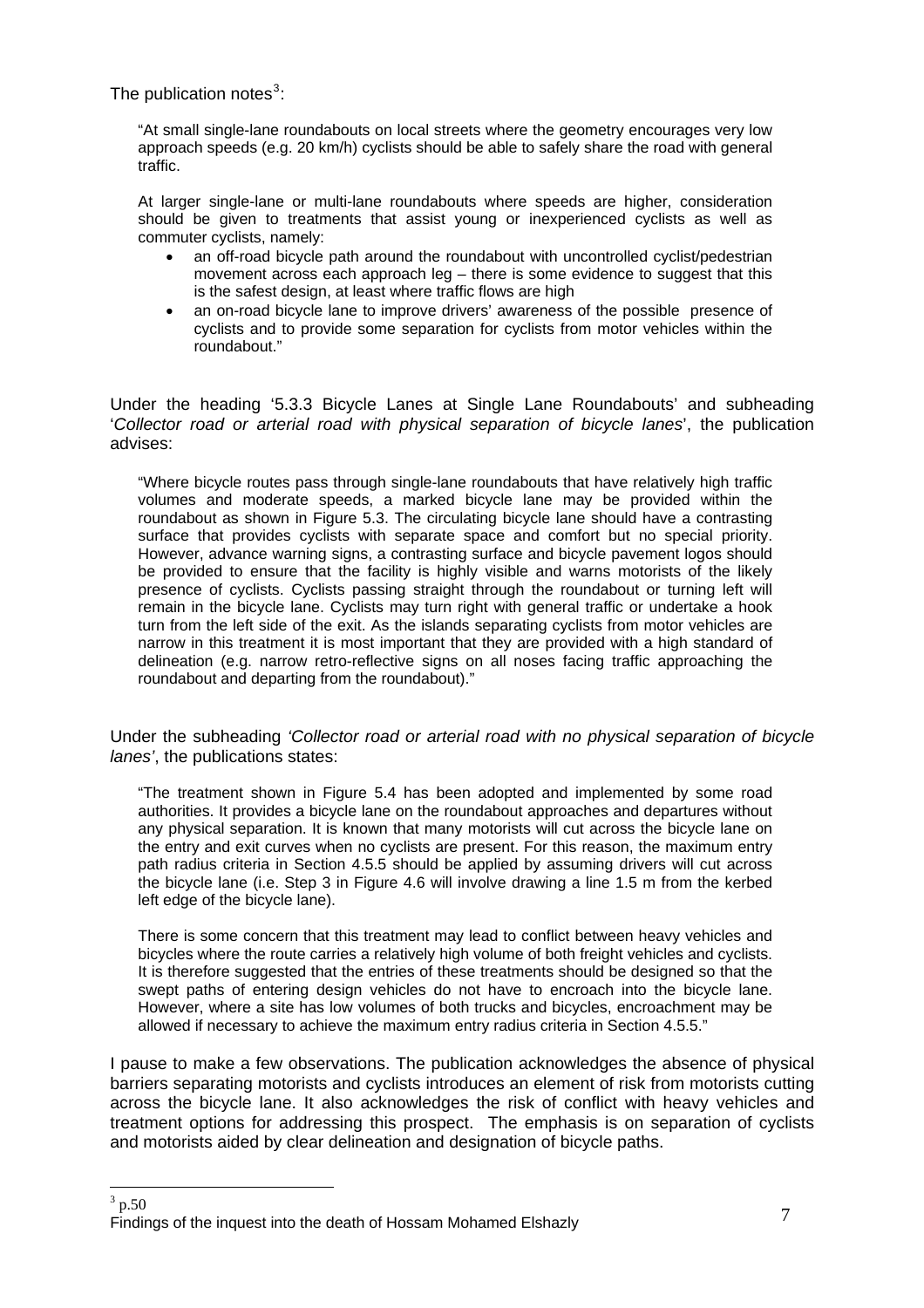#### At 5.3.4 Multi-lane Roundabout on Arterial Roads:

"Multi-lane roundabouts usually carry high traffic volumes and have higher entry speeds than local street roundabouts and therefore create safety problems for cyclists. It is anticipated that only experienced cyclists will use this type of roundabout and whilst they may feel reasonably comfortable in selecting a gap and turning left and travelling straight through a multi-lane roundabout in the bicycle lane, they will generally find the right-turning manoeuvre challenging. Some cyclists will therefore bypass the right turn by using local streets, shared paths at the roundabout (where provided) or by undertaking a hook turn at the exit.

There is currently no treatment that would assist cyclists to turn right safely through a multilane roundabout. However, the provision of bicycle lanes within multi-lane arterial road roundabouts is considered to offer some advantages to cyclists in that these lanes:

- heighten the awareness of motorists approaching the roundabout that cyclists may be present
- provide designated space on the circulating carriageway and thereby assist experienced cyclists to negotiate the through movement
- assist cyclists to undertake a hook turn (right turn) as described in the Australian Road Rules (NTC 2008).

Some jurisdictions may prefer not to provide the islands between the bicycle lane and the adjacent traffic lanes at multi-lane roundabouts. Under this arrangement, the criteria given in Section 5.3.3 for single-lane roundabouts with no physical separation between cyclists and motorists also apply

Where a multi-lane roundabout carries high volumes of both heavy vehicles and bicycles it is recommended that the bicycle lane should be physically separated from the general traffic lanes on the approaches as illustrated in Figure 5.5. Designers should design the island in accordance with the normal design principles for traffic islands (Section 10, Guide to Road Design – Part 4: Intersections and Crossings – General (Austroads 2009b)). Figure 5.6 shows suggested details of the separation island which is similar in principle to a pedestrian and cyclist refuge island."

I observe this publication continues the theme of physical separation of cyclists and motorists, particularly where there is a high use of heavy vehicles, and if that is not possible, a wide and clearly delineated cyclist's path is to be provided.

Clearly, none of these features existed at the time of this fatality.

#### **DMR Response to this Fatality**

.

Mr Elshazly died on 17 January 2009. Later that month DMR commissioned Black & More, Engineers to review the safety of the roundabouts on the Captain Cook Highway at the Northern Beaches. Site visits were conducted and a draft report on initial investigations was submitted to DMR on 5 February 2009.

In the Black and More publication, the Executive Summary reported:

"These preliminary findings and recommendations indicated:

• None of the nine roundabouts complied with DMR's list of ultimate requirements for signage, line marking and off-road cycle path accessibility;

• All but one of the nine roundabouts did not contain adequate sign age and/or pavement markings warning motorists of the presence of cyclists on the road;

• None of the nine roundabouts contained access to or from off-road cycle paths provided;

• All of the roundabouts would benefit from the installation of advance warning signs, audible line marking and green pavement marking delineation cycle lanes in the first instance, with pavement widening to compliment these changes in the long term."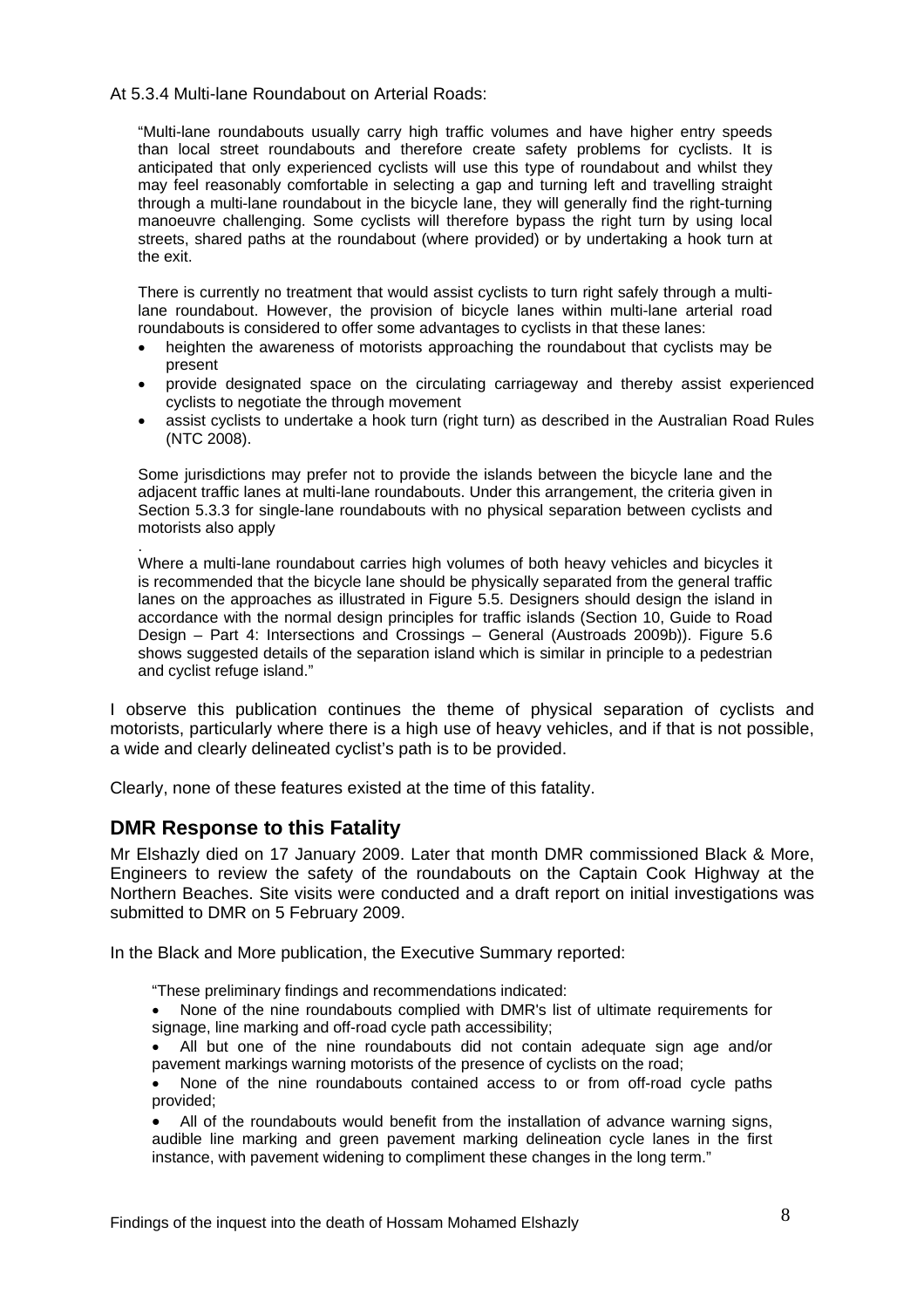In effect, as at January 2009, the roundabouts did not comply with the then applicable design standards in significant areas relevant to the safety of cyclists. The specifics are listed in detail in the report. It is important to acknowledge the report authors reviewed the roundabouts against the current standard as opposed to the standard used in the design and construction. It is also important to recall that since construction, the roundabout at Trinity Beach has not undergone a major upgrade that would have triggered a design review since publication of the 1999 standard.

Black & More continued its investigations addressing the scope and cost of upgrades in the course of finalising its report. A copy of its report was tendered into evidence. DMR sought and obtained Black Spot funding from the Commonwealth government. A works program was initiated to implement the recommended upgrades to the roundabouts. The work was undertaken in two stages:

- Stage 1
	- o Reduce the speed limit to 60kph through the approach to the roundabout
	- o Install 'Watch for Cyclists' warning signs in advance of the roundabout and at the holding line on each of the three roundabout legs
	- o This work was completed in May 2009
- Stage 2
	- o Remove the concrete kerbs at the roundabout
	- o Widen the pavement at the roundabout to improve the shoulder width to at least I.5 metres for cyclists
	- o Replace some existing signs with frangible 'forgiving' posts and sign faces that are less of a hazard to motorcyclists.
	- o This work was completed prior to this hearing.

The remaining roundabouts at the Northern Beaches were similarly upgraded with minor variations depending on the physical characteristics of each roundabout.

## **DMR Management of Safety Risk to Cyclists at Roundabouts in the Northern Beaches**

The risk of conflict and collision between cyclists and motorists clearly existed since the creation of roundabouts. What was not recognised was the magnitude of the risk. The introductory remarks to the various standards demonstrate a growing recognition of the magnitude of the risk. How did DMR respond to this growing awareness?

During the course of the coronial investigation, DMR partly responded to this issue in the form of a report from Mr Tony Walz in which it reported:

"Design standards are subject to periodic amendments and are published through Austroads Guide to Traffic Engineer Practice Series. The Department of Transport and Main Roads ensures that at the time of construction relevant standards in design and construction are followed. They do not automatically retro fit each publicised amendment to state controlled roads at the time of publication amendments (such as those made in 1999) as to do so across all roads and for all standards would be cost prohibitive. Any change to design is subject to funding, resource availability and results of road audits."

Clearly, it would not be efficacious to automatically retrofit all roads so as to comply with every change to design standards. There must be a balance between need (including a component involving assessment of safety risk) and available funding. To this end, auditing tools play a vital role in the decision making process.

Mr Walz explains that the Department evaluates risk to cyclists on the road network in two ways. The first, described as a reactive audit process is identified and described as follows:

"The department carries out regular (six monthly) analysis of the road network with respect to reported bicycle crashes. Specifically they run road crash reports to determine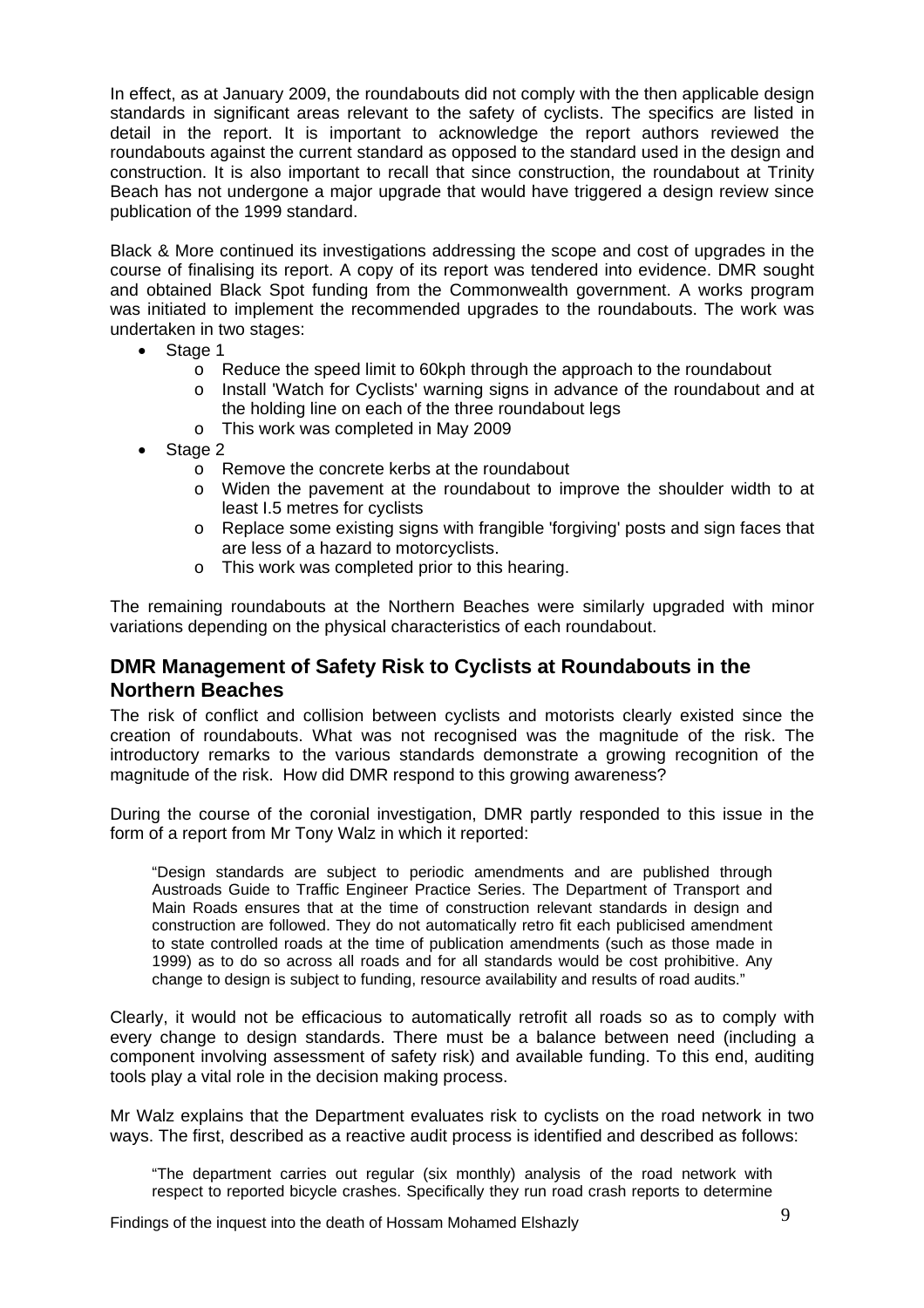where cycle crashes have occurred and what has contributed to these crashes. The department then prioritise expenditure toward projects to construct cycle infrastructure such as green paint cycle lanes and wider road shoulders at these location to improve safety for cyclists. An example of this is the Targeted Road Safety Initiative Report which identifies, by ranking, the sites in this region, and others, where bicycle crashes have occurred on state controlled roads. We use this report to identify specific cycle infrastructure project for funding under the Safer Roads Sooner program."

Mr Walz gives as an example of this process in action, referring to the remedial work undertaken to the roundabouts on the Captain Cook Highway following this death.

The second, a proactive audit process is identified and described by Mr Walz as follows:

"The department audits roads using a prioritisation tool called Netrisk. This audit software, developed by the Australian Road Research Board (ARRB), uses specific road characteristic such as geometry and roadside hazards to rank road section in terms of exposure to crashes, and allows the prioritisation of road safety audits. The department applies other criteria such as traffic volume to further rank road sections for auditing purposes. This auditing process considers all road users and is not specific to cyclists. To enhance the department's proactive auditing process, Far North region has engaged ARRB to provide a road safety audit program based on the results of the Netrisk report and regional inputs such as crash rates (reactive element) and Annual Average Daily Traffic information. The audits carried out on roads will report on deficiencies and safety issues for all types of road users, including cyclists. Audit recommendations are then prioritised and added to the relevant works program as funding becomes available."

This sounds a perfectly logical and sophisticated approach to the identification and prioritisation of hazards on the road network including those that impact on cyclist's safety such as infrastructure at roundabouts. Unfortunately, Netrisk does not assist in providing information to assist in managing cyclist safety in the manner contemplated by Mr Walz.

Mr Ringer, a Traffic Engineer, DMR, was asked about the use of Netrisk. Specifically, he was asked whether Netrisk data was of any assistance to the assessment of risk to cyclists. His response was "No"<sup>[4](#page-10-0)</sup>. He later elaborated, stating that Netrisk could not be used to understand cyclist's safety issues on our roads. Netrisk did not differentiate motorists and cyclists when considering road user types.

Therefore, in terms of identifying risk to cyclists on the road network, in particular, at roundabouts; DMR is entirely reliant on incident reporting systems. In other words, bicycle crash statistics. This is a better characterised as a reactive process.

Mr Ringer explained the model used for the allocation of funding to cyclists safety between locations within this region was reliant on various forms of incident reporting, predominantly using data from sources like emergency services. Mr Ringer reported that the data showed no incident involving cyclists at the Northern Beaches roundabouts prior to this death. The effectiveness and validity of these modes of data gathering was not canvassed in this hearing.

## **Opportunities for Improvement**

<span id="page-10-0"></span>It is important to acknowledge that the adequacy and allocation of funding for cyclist safety within a region is a matter entirely for DMR and it would not be appropriate for me to comment on that subject. However, it is appropriate for me to consider and comment on the efficacy of the decision making processes and the tools and sources of information used to guide the making of such decisions.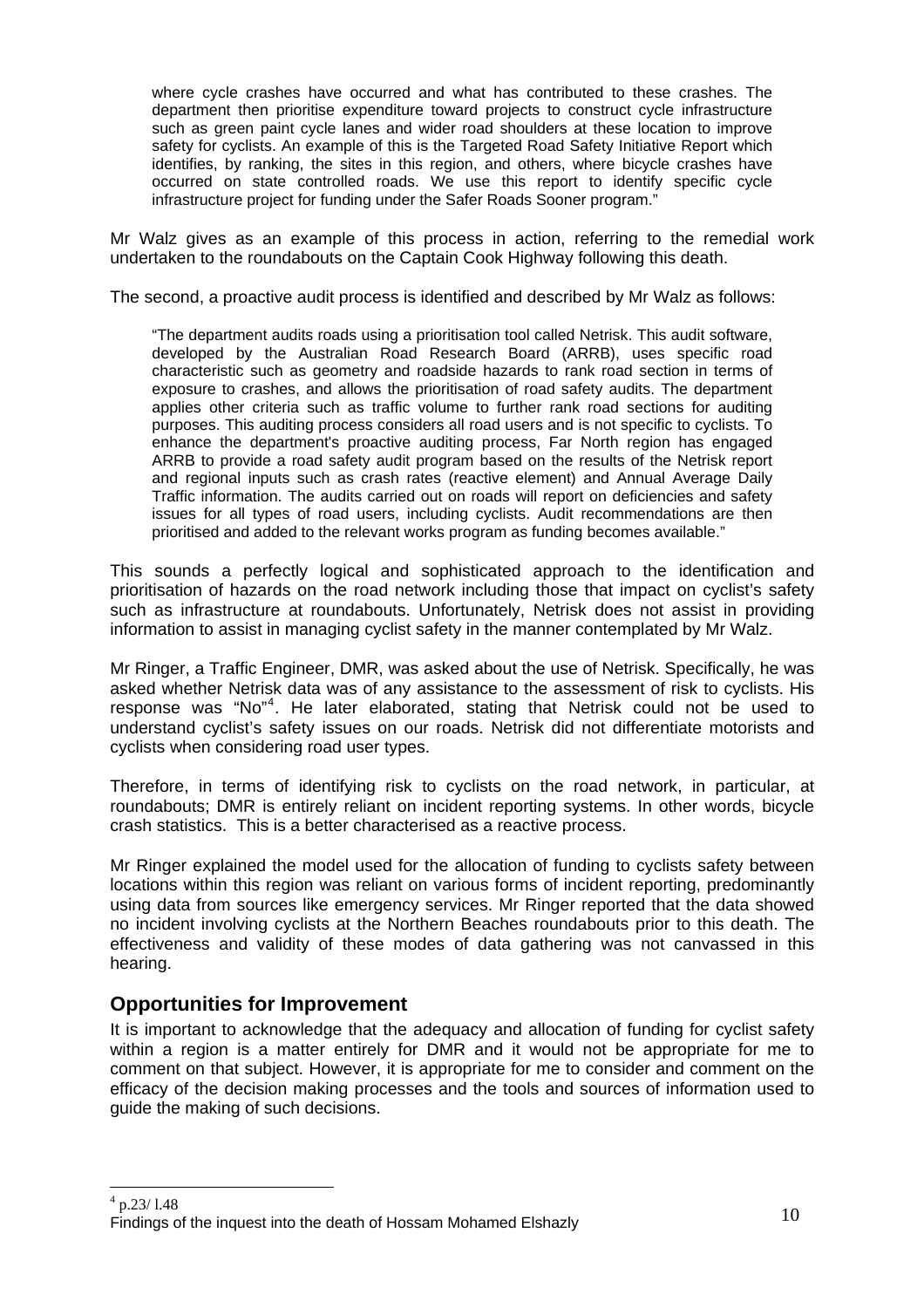The present approach, as best that can be discerned from the department's publications, is to consider retrofitting to the current standard when major upgrades are planned. The only opportunity for earlier intervention is when crash statistics at an unspecified level suggests that immediate action is necessary. In the context of a motorist and cyclist, a recorded statistic usually means serious injury or death with emergency service involvement. This approach is unsatisfactory as it's vague and reactive.

DMR needs to develop a truly proactive program for assessing the difference in risk of harm to cyclists between the 'as constructed' state of infrastructure and the most recently published standards. Only by considering and measuring risk can managers consider the cost effectiveness (degree of risk reduction) of work required to bring the infrastructure into compliance with the current standard.

I suspect that in many instances, changes to standards addressing cycling infrastructure might only have incremental impacts on risk reduction and would not justify retrofitting in the absence of a major upgrade to the road for other reasons. However, like in this instance, when there is a tectonic shift in the approach to managing cyclists safety at roundabouts (a requirement for separation of cyclists from motorists), the safety implications should be fully explored and assessed. Policy guidelines should be developed with more explicit guidance as to the circumstances in which retrofitting is required. However, such a program does not address the relative and competing needs for risk reduction measures as between motorists and cyclists. Clearly, Netrisk performs the admirable function of enabling managers to prioritise works for motorists generally but not as between the distinct and separate (sometimes competing) safety interests of cyclists and motorists.

Based on the level of risk to cyclists and the cost of works to bring the infrastructure to a compliant condition, managers and traffic engineers can make better, cost/risk informed decisions.

## **Recommendations**

Based on my comments, I recommend:

- 1. DMR establish a program to review the current design standards relevant to cyclist safety and to develop guidelines to assist traffic engineers and managers in assessing the need for and when to retrofit treatment options (risk mitigation measures) to existing infrastructure. The review should be conducted by a traffic engineer or analyst. The safety implications of changes to standards should be risk assessed and the treatment options costed.
- 2. The guidelines so developed be disseminated to the regions to assist traffic engineers in assessing and prioritising locations on their road network for cost/risk effective retrofitting to current standards. Regional traffic engineers and managers can then allocate available funding to the highest priorities as well as apply for further funding if the level of risk supports that application.
- 3. Further, DMR explore whether there exists an opportunity to incorporate into Netrisk a module that would allow its key functionality to apply to state of infrastructure with safety implications for cyclists and to prioritise the need for retrofitting as between particular locations.

I close the inquest.

Kevin Priestly Northern Coroner 29 June 2011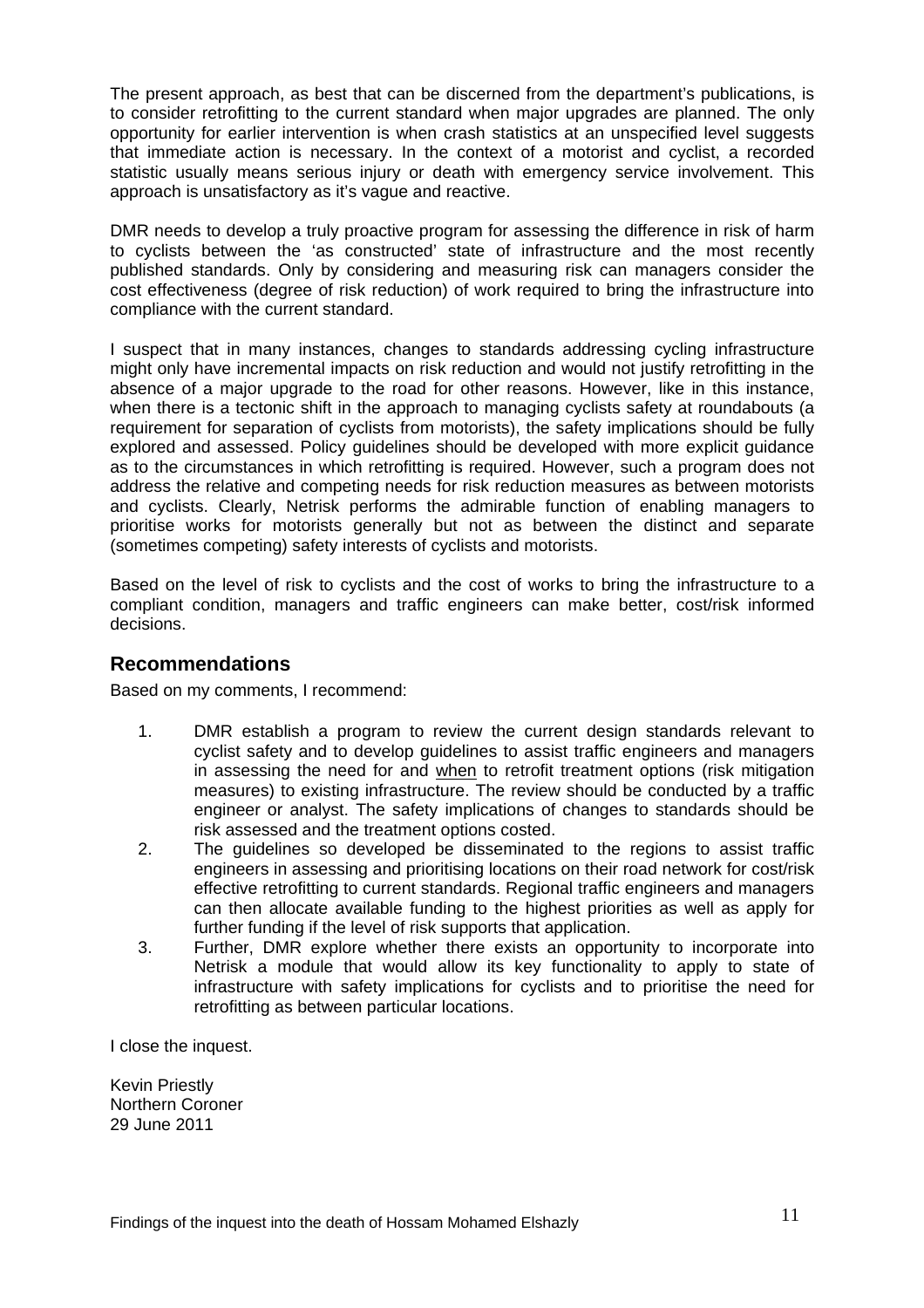# **Appendix**



## **Photograph of the scene at the northern approach looking south.**

Findings of the inquest into the death of Hossam Mohamed Elshazly 12 The narrowing of the shoulder is depicted in the foreground. The post-impact position of the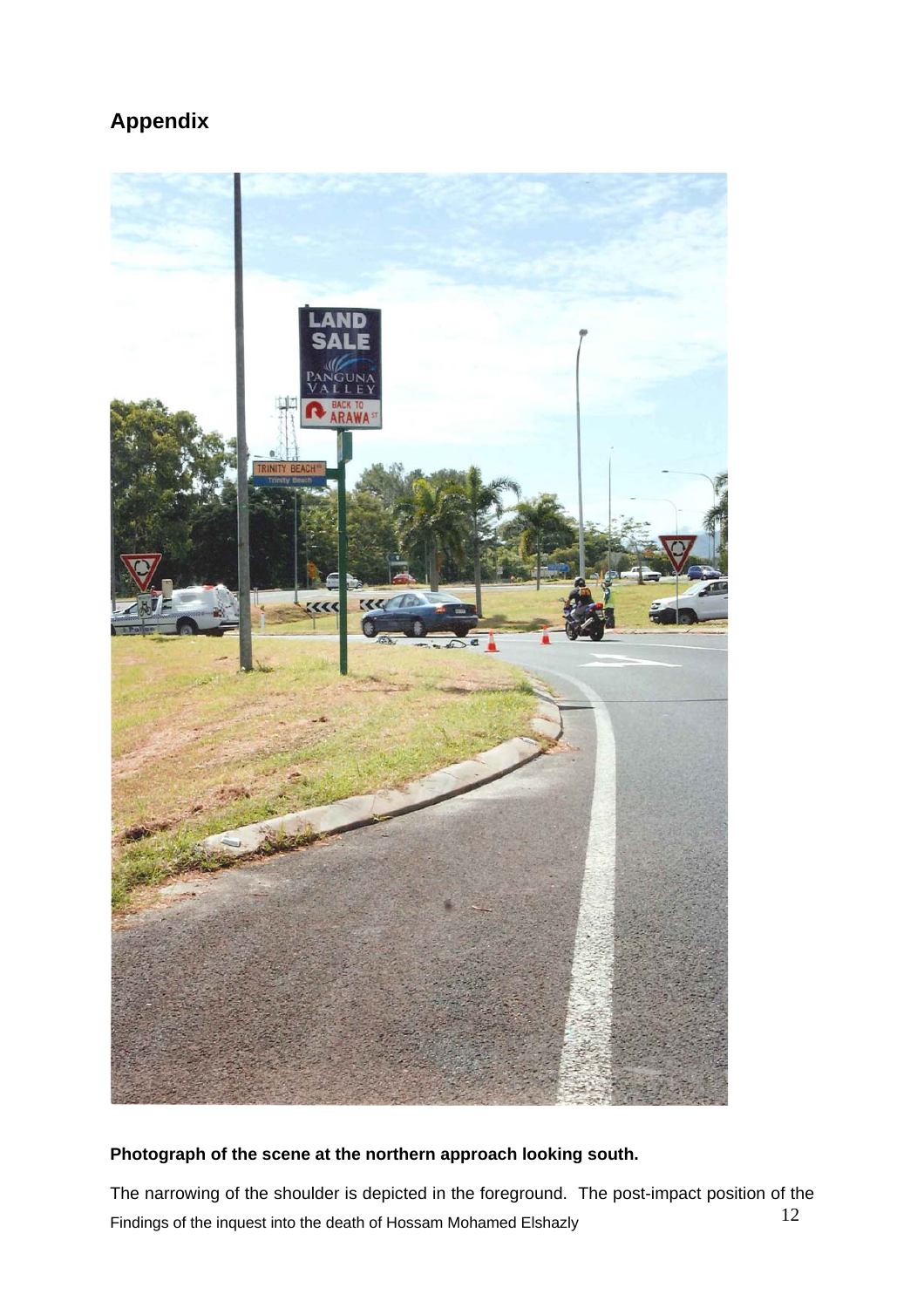bicycle in depicted to the left of the red cones.



Figure 7.9 from NSW Bicycle Guidelines